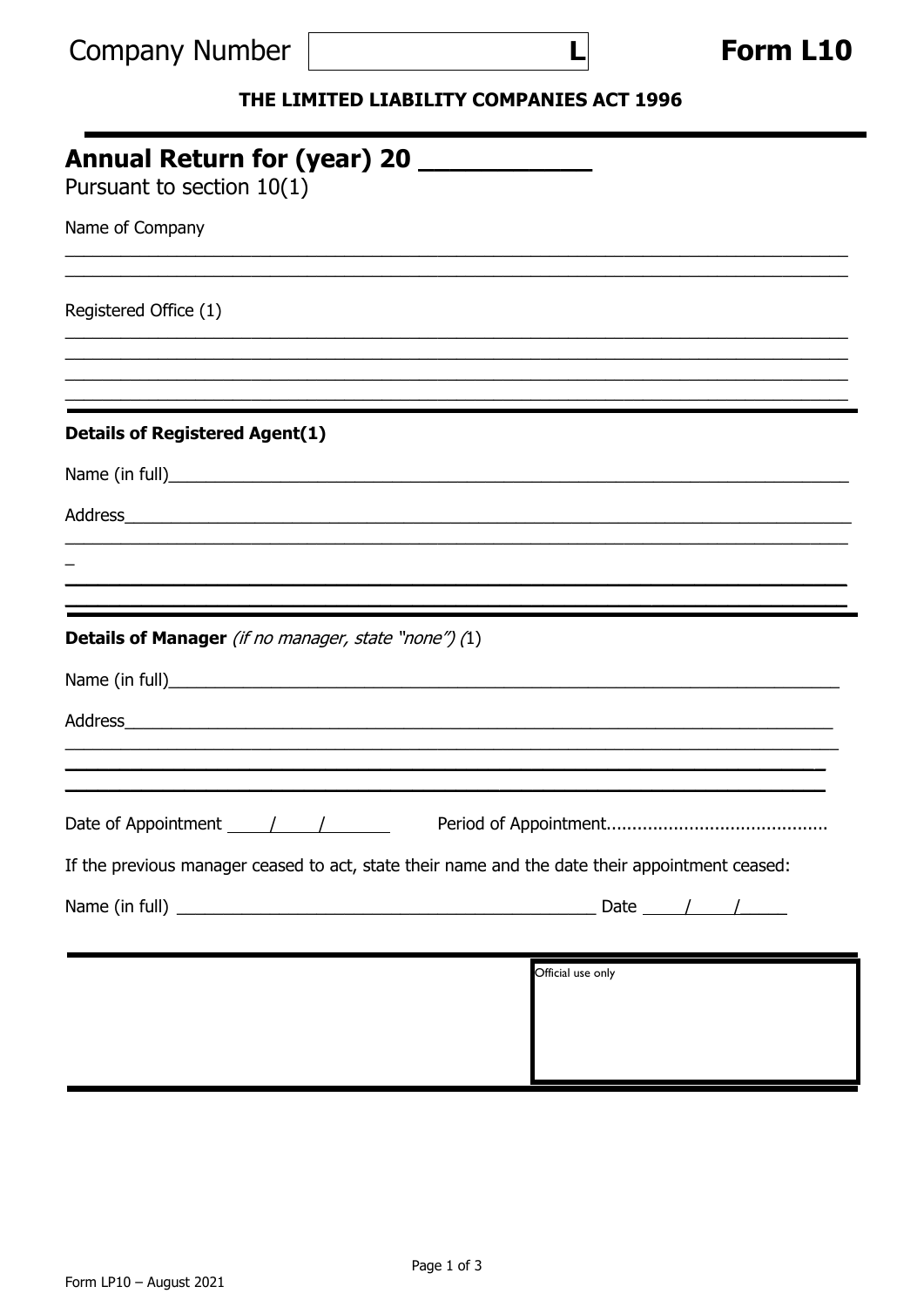## **Details of Members (1)**

| Name in full | Address |
|--------------|---------|
|              |         |
|              |         |
|              |         |
|              |         |
|              |         |
|              |         |

 **L**

 $I$  (Full Name)  $\_\_$ 

being the Manager / Member / Registered Agent (delete as appropriate) confirm the information on the return is correct:

**Beneficial Ownership Act 2017 -** I confirm that the entity has complied with its obligations under the Beneficial Ownership Act 2017 and that the required details in respect of any beneficial owner have been submitted to the nominated officer. **(Only Delete if the Beneficial Ownership Act 2017 does not apply and complete the statement on page 3)**

Signed\_\_\_\_\_\_\_\_\_\_\_\_\_\_\_\_\_\_\_\_\_\_\_\_\_\_\_\_\_\_\_\_\_\_\_\_\_\_\_\_\_\_\_\_\_\_\_\_ Date \_\_\_\_\_\_\_\_\_\_\_\_\_\_\_\_\_\_\_\_\_\_\_\_\_\_

j

Presenter's name, address and reference (if any) :

\_\_\_\_\_\_\_\_\_\_\_\_\_\_\_\_\_\_\_\_\_\_\_\_\_\_\_\_\_\_\_\_\_\_\_\_\_\_\_\_\_\_\_\_\_\_\_\_\_\_\_\_\_\_\_ \_\_\_\_\_\_\_\_\_\_\_\_\_\_\_\_\_\_\_\_\_\_\_\_\_\_\_\_\_\_\_\_\_\_\_\_\_\_\_\_\_\_\_\_\_\_\_\_\_\_\_\_\_\_\_

\_\_\_\_\_\_\_\_\_\_\_\_\_\_\_\_\_\_\_\_\_\_\_\_\_\_\_\_\_\_\_\_\_\_\_\_\_\_\_\_\_\_\_\_\_\_\_\_\_\_\_\_\_\_\_ \_\_\_\_\_\_\_\_\_\_\_\_\_\_\_\_\_\_\_\_\_\_\_\_\_\_\_\_\_\_\_\_\_\_\_\_\_\_\_\_\_\_\_\_\_\_\_\_\_\_\_\_\_\_\_

## **NOTES**

- 1. If any particulars remain unchanged since the date of registration or the last Annual Return filed, as the case may be, insert "unchanged".
- 2. The Annual Return must be submitted to the Department for Enterprise each year within one month of the anniversary of the company's registration under the Act.